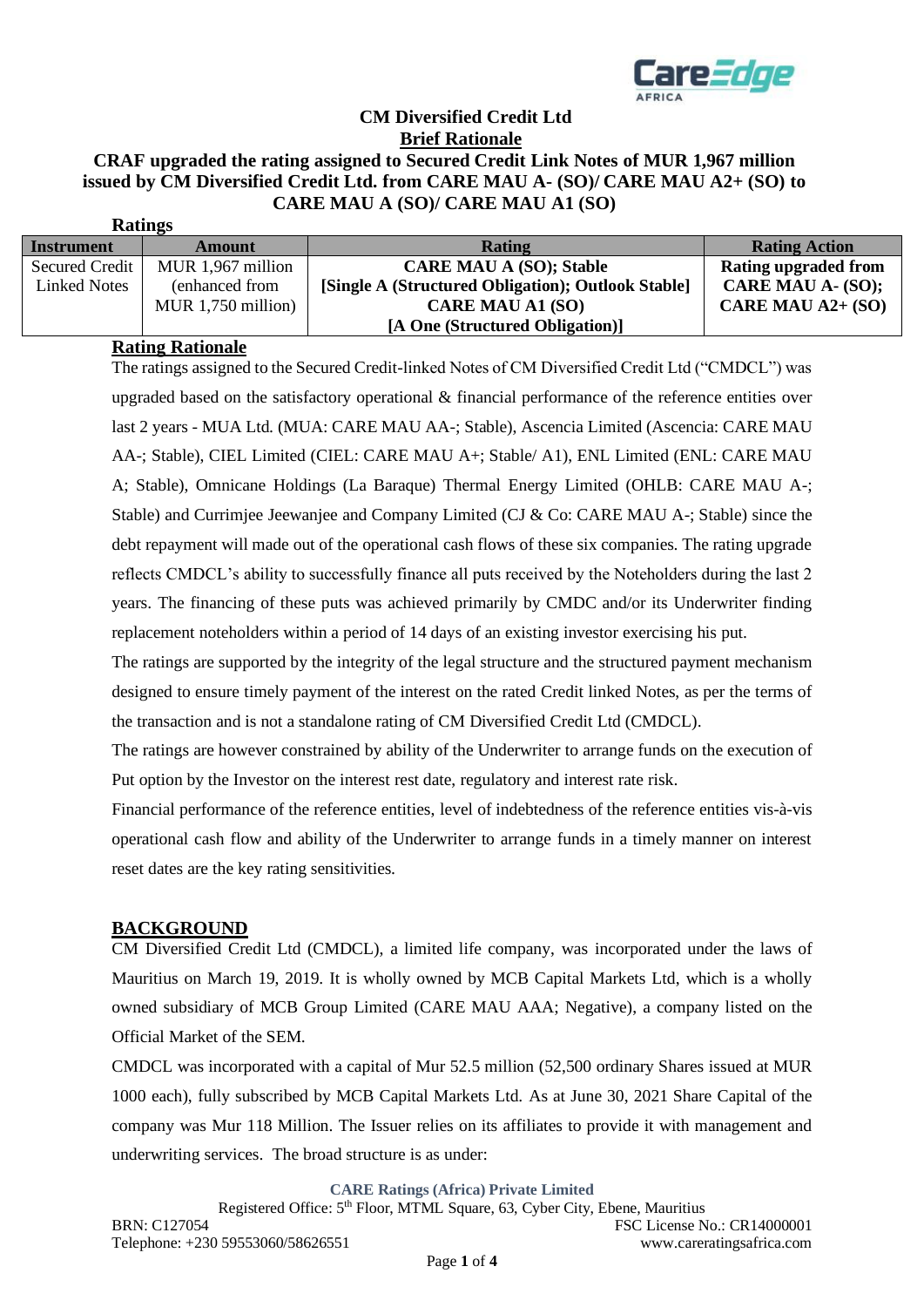

#### **Issue of CLNs of MUR 1,967 million (enhanced from MUR 1,750 million):**

In FY20, CMDCL has raised MUR 1,750 million from the issue of Secured Credit Linked Notes (CLN) to investors. In September 2021, the amount was enhanced to MUR 1,967 million. The proceeds from CLN issue are invested in Bonds issued by Ascencia Limited, CIEL Limited, ENL Limited, MUA Ltd, Omnicane Holdings (La Baraque) Thermal Energy Limited and Currimjee Jeewanjee & Company Ltd. During FY 2021, all the put option received by CMDC were financed either by the Underwriter finding replacement investors or by selling part of the Reference Portfolio within 14 days of the date of receipt of the put request.

As per the circular dated June 09, 2021, CMDCL notified its investors and the general public that CIEL Limited had redeemed MUR 170 million of notes, and that it has subscribed to MUR 170 million of new notes issued by CIEL Limited.

As per the circular dated Sep 08, 2021, CMDCL notified its investors and the general public that Omnicane Holdings (La Baraque) Thermal Energy Limited has repaid MUR 34 million reducing the total portfolio to MUR 230 million. It invested Mur 50 million in the bond issue of MUA Ltd in July 2021, leading to the total portfolio of MUR 511 million in MUA Ltd. CMDCL also invested Mur 200 million in the bond issue of Currimjee Jeewanjee and Company Limited in August 2021. The below table shows the current Reference Portfolio and the weightage of the Reference Underlying's: (Mur Million)

| <b>Reference Entity</b>  | Portfolio as at Dec 31, 2021 | % of total portfolio | <b>Redemption</b>                    |
|--------------------------|------------------------------|----------------------|--------------------------------------|
| <b>MUA Ltd</b>           | 511                          | 26                   | September 2029 (Mur 461 million) and |
|                          |                              |                      | July 2031 (Mur 50 million)           |
| Ascencia Limited         | 200                          | 10                   | December 2025                        |
| CIEL Ltd                 | 365                          | 19                   | May 2031                             |
| <b>ENL</b> Limited       | 461                          | 23                   | March 2029                           |
| <b>Omnicane Holdings</b> | 230                          | 12                   | <b>July 2027</b>                     |
| Currimjee Jeewanjee      | 200                          | 10                   | August 2026                          |
| <b>Total</b>             | 1.967                        | 100                  |                                      |

# **Update on Interest reset and exercise of Put option**

**Interest reset on December 2021 -** On December 07, 2021, CMDCL issued Circular Notice to its Investors, to reduce the Interest rate on CLNs from 1.45% p.a. to 1.40% p.a. or [(Weighted avg. Rate of 91 Days T-Bill (Dec-Mar)) – 15 bps] from December 29, 2021 (for the period December 29, 2021- March 29, 2022), with next reset date on March 29, 2022.

In December 2021, Investors with aggregate investment of around MUR 61 million (3.10% of the outstanding CLN issue of MUR 1,967 million) has exercised their put option and MCBSB and MCB Capital Markets has paid the amount to the investors on due date (December 29, 2021). CMDCL has placed MUR 61 million with new investors.

CIEL, MUA, ENL, CJ and Co. and Ascencia will be paying semi-annual interest to CMDCL, while OHLB will be paying interest annually. CMDCL will be paying quarterly interest to its Noteholders.

The rating is dependent on the operational and financial performance of Ascencia, CIEL, ENL, MUA,

**CARE Ratings (Africa) Private Limited** OHLB, CJ & Co. and (reference companies) since the debt repayment will made from the operational

Registered Office: 5th Floor, MTML Square, 63, Cyber City, Ebene, Mauritius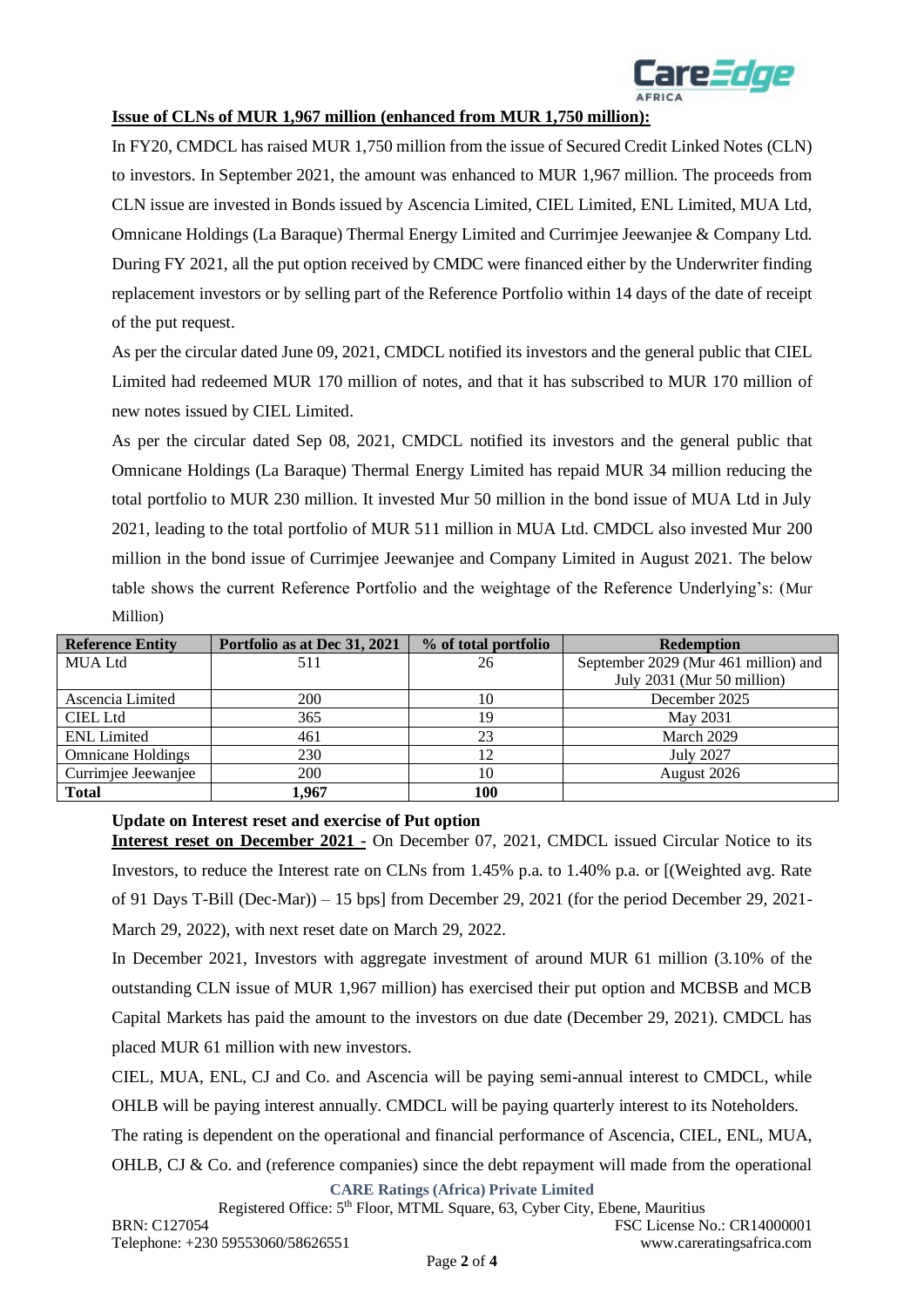

cash flow of these six companies. The Note holder shall have the right, upon receipt of the Circular Notice, to request and compel the Issuer to redeem, purchase or arrange for the purchase of, the whole or part of its Notes ("Put Option") on the Interest Reset Dates.

MCB Stockbrokers Ltd (the "Underwriter") has provided a Shortfall undertaking for MUR 1,967 million for 10 years to CMDCL. As per the undertaking in the event of the exercise of the Put Option by a Note holder (Existing Investor) in accordance with the terms of the agreement, the Underwriter shall purchase and /or cause for the purchase of all Notes in respect of which a Put Option has been

exercised. The Underwriter shall pay the Put proceeds to each existing investor on the Transfer date.

During the tenure of the Bond, the maximum amount of Put option that can be exercised on the interest

reset dates is MUR 1,967 million only, based on the current outstanding Credit linked Notes.

Save/ Except for the Permitted Financial Indebtedness, the Issuer shall be prohibited from entering into any Financial Indebtedness without the consent of the Noteholders' Representative.

## **Detailed Rationale of CIEL Ltd, ENL Ltd , MUA Ltd, Omnicane Holdings (La Baraque) Thermal Energy Limited, Currimjee Jeewanjee & Company Limited and Ascencia Limited - visit CRAF's website –** <http://www.careratingsafrica.com/rating-symbols-definitions.php>

#### **Disclaimer**

CARE Ratings (Africa) Private Limited ("CRAF")'s ratings are opinions on the likelihood of timely payment of the obligations under the rated instrument and are not recommendations to sanction, renew, disburse or recall the concerned bank facilities or to buy, sell or hold any security. CRAF's ratings do not convey suitability or price for the investor. CRAF's ratings do not constitute an audit on the rated entity. CRAF has based its ratings/outlooks on information obtained from sources believed by it to be accurate and reliable. CRAF does not, however, guarantee the accuracy, adequacy or completeness of any information and is not responsible for any errors or omissions or for the results obtained from the use of such information. Most entities whose bank facilities/instruments are rated by CRAF have paid a credit rating fee, based on the amount and type of bank facilities/instruments. CRAF may also have other commercial transactions with the entity. In case of partnership/proprietary concerns, the rating /outlook assigned by CRAF is, inter-alia, based on the capital deployed by the partners/proprietor and the financial strength of the firm at present. The rating/outlook may undergo change in case of withdrawal of capital or the unsecured loans brought in by the partners/proprietor in addition to the financial performance and other relevant factors. CRAF is not responsible for any errors and states that it has no financial liability whatsoever to the users of CRAF's rating.

CRAF's ratings do not factor in any rating related trigger clauses as per the terms of the facility/instrument, which may involve acceleration of payments in case of rating downgrades. However, if any such clauses are introduced and if triggered, the ratings may see volatility and sharp downgrades.